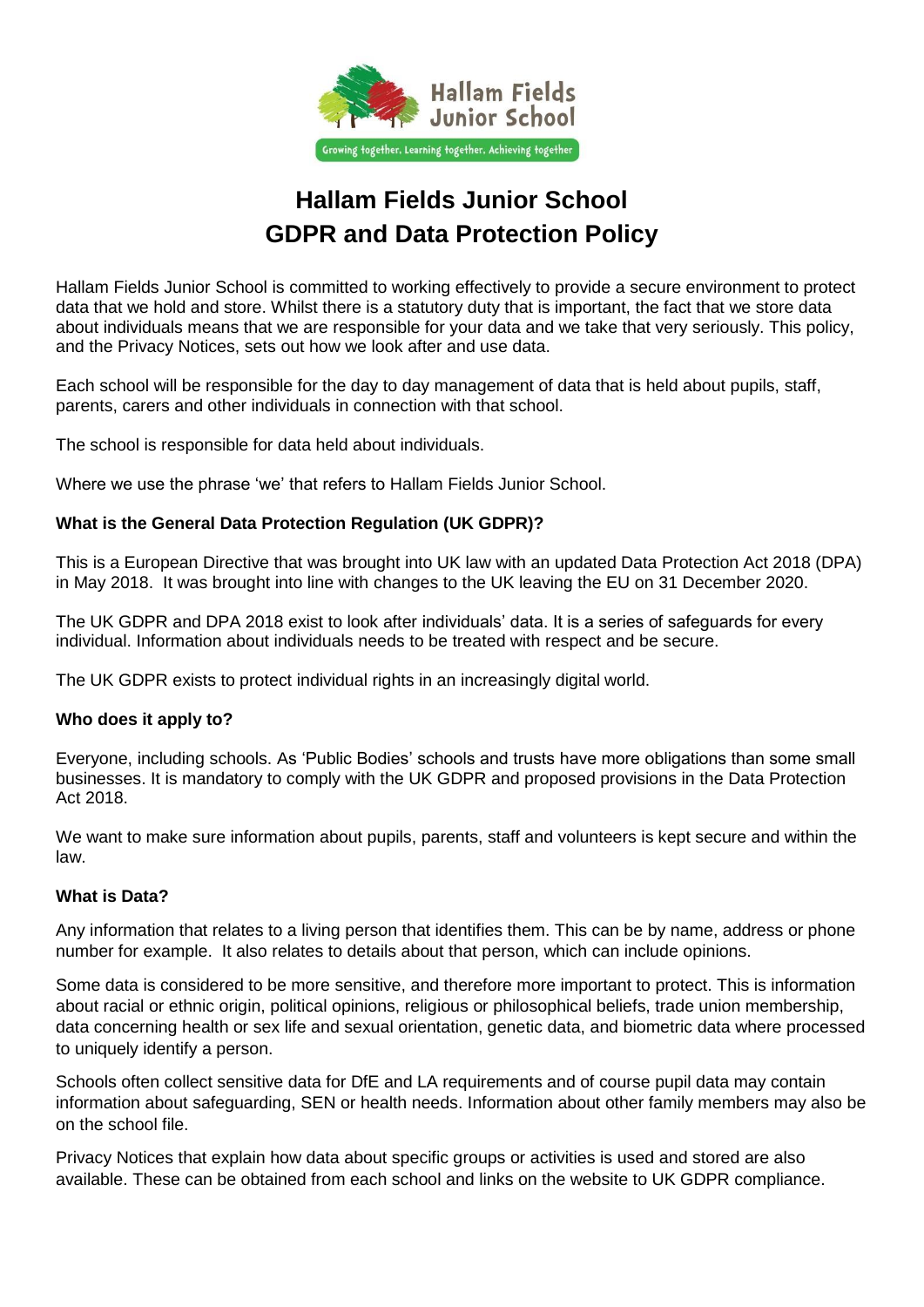

## **What are the key principles of the UK GDPR? Lawfulness, Transparency and Fairness**

Schools must have a legitimate reason to hold the data, we explain this in the Data Privacy Notices. We often ask for consent to use data about a pupil for a particular purpose. If you wish to withdraw consent we have a form to complete to allow us to process your request. There are some times when you cannot withdraw consent as explained in 'Data Subjects' Rights'.

## **Collect data for a specific purpose and use it for that purpose**

Data cannot be used for a purpose that it was not originally collected for, or where notice has not been given about how data may be used after collection.

## **Limited collection**

Data Controllers should only collect the minimum amount of data needed for a particular task or reason. If there is a breach or a hack only limited information can be lost.

## **Accuracy**

Data collected should be accurate, and steps should be taken to check and confirm accuracy. This is done when pupils join the school and is reviewed on an annual basis.

If a Data Subject feels that the information held is inaccurate, should no longer be held by the Controller or should not be held by the Controller in any event, a dispute resolution process and complaint process can be accessed, using the suitable forms. Initially an approach should be made directly to the individual school.

## **Retention**

A retention policy is in place that governs how long records are held for and is available within our Policies section on the school website<https://www.hallamfields.derbyshire.sch.uk/policies>

#### **Security**

We have processes in place to keep data safe. That might be paper files, electronic records or other information. Please see our school's Acceptable Use Policy within our Policies section on our school website<https://www.hallamfields.derbyshire.sch.uk/policies>

#### **Who is a 'data subject'?**

An individual whose details we keep on file. Some details are more sensitive than others. The UK GDPR sets out collection of details such as health conditions and ethnicity which are more sensitive than names and phone numbers.

## **Data subjects' rights**

Individuals have a right:-

- to be informed
- of access to data stored about them or their children
- to rectification if there is an error on the data stored
- to erasure if there is no longer a need for school to keep the data
- to restrict processing, i.e. to limit what is done with their data
- to object to data being shared or collected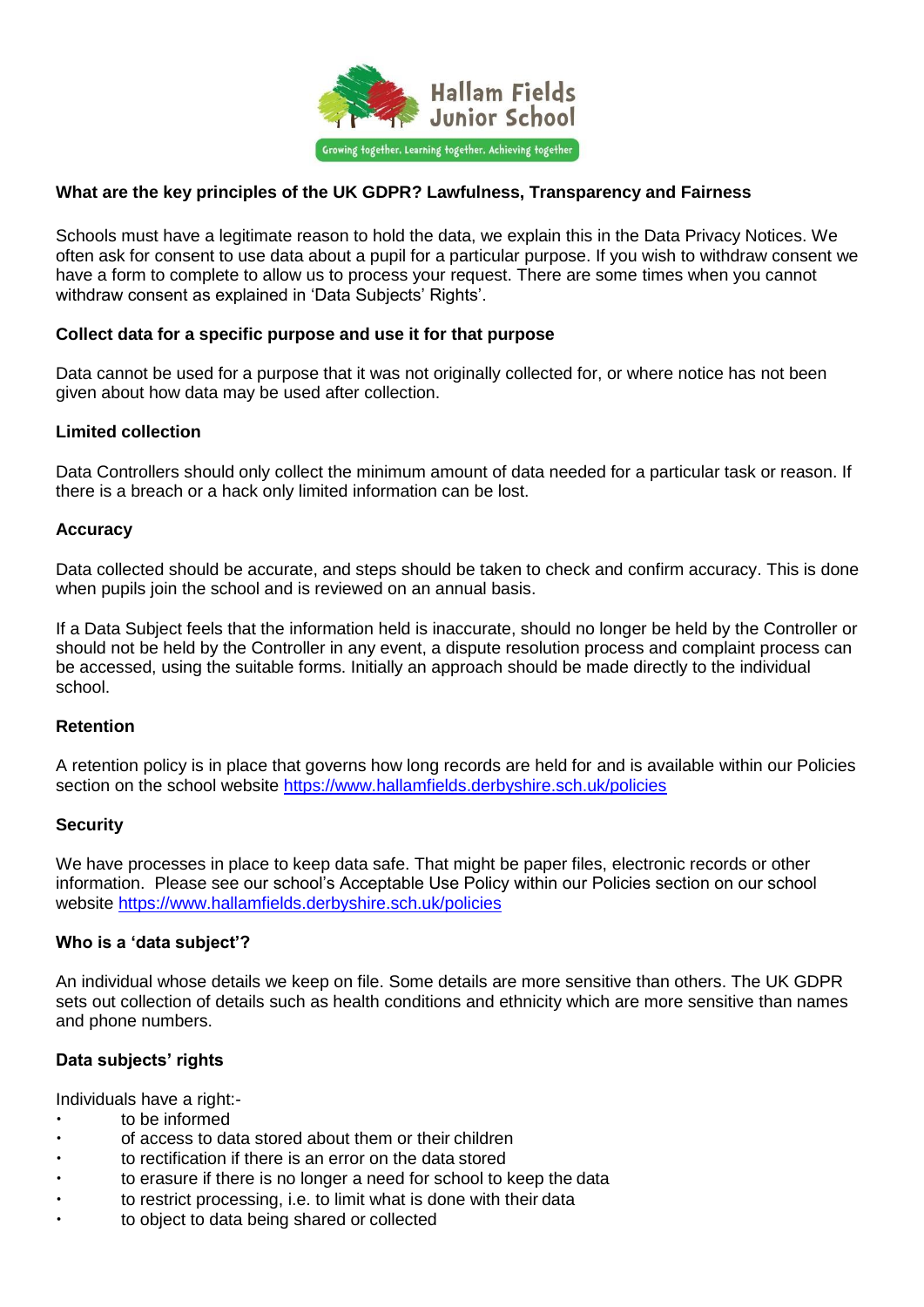

There are other rights that relate to automated decision making and data portability that are not directly relevant in schools.

Data subjects' rights are also subject to child protection and safeguarding concerns and sharing information for the prevention and detection of crime. Schools also have legal and contractual obligations to share information with organisations such as the Department for Education, Social Care, the Local Authority and HMRC amongst others. In some cases these obligations override individual rights.

These Data Subject's Rights are set out in more detail in the document 'Data Protection and the UK GDPR - My Rights' available within our GDPR section on our school website <https://www.hallamfields.derbyshire.sch.uk/gdpr>

## **Subject Access Requests**

You can ask for copies of information that we hold about you or a pupil (who you have parental responsibility for). This Subject Access Request process is set out separately. You need to fill out the form, and you may need to provide identification evidence for us to process the request.

We have to provide the information within a month, but this can be extended if the request is complicated or the data cannot be accessed.

When we receive a request, we may ask you to be more specific about the information that you require. This is to refine any queries to make sure you access what you need, rather than sometimes getting a lot of information that may not be relevant to your query.

In some cases, we cannot share all information we hold on file if there are contractual, legal or regulatory reasons.

We cannot release information provided by a third party without their consent, or in some cases you may be better to approach them directly, e.g. school nurses who are employed by the NHS.

We will supply the information by paper or electronic form.

If you wish to complain about the process, please see our Complaints Policy and later information in this DPA policy.

#### **Who is a 'Data Controller'?**

Hallam Fields Junior school are the Data Controller. They have ultimate responsibility for how the schools manage data. They delegate this processing to individuals to act on their behalf, that is the central team and the relevant school staff in each setting.

The data controller can also have contracts and agreements in place with outside agencies who are data processors.

#### **Who is a 'Data Processor'?**

This is a person or organisation that uses, collects, accesses or amends the data that the controller has collected or authorised to be collected. It can be a member of staff, a third-party company, possibly a governor, a contractor or temporary employee. It can also be another organisation such as the police or the Local Authority.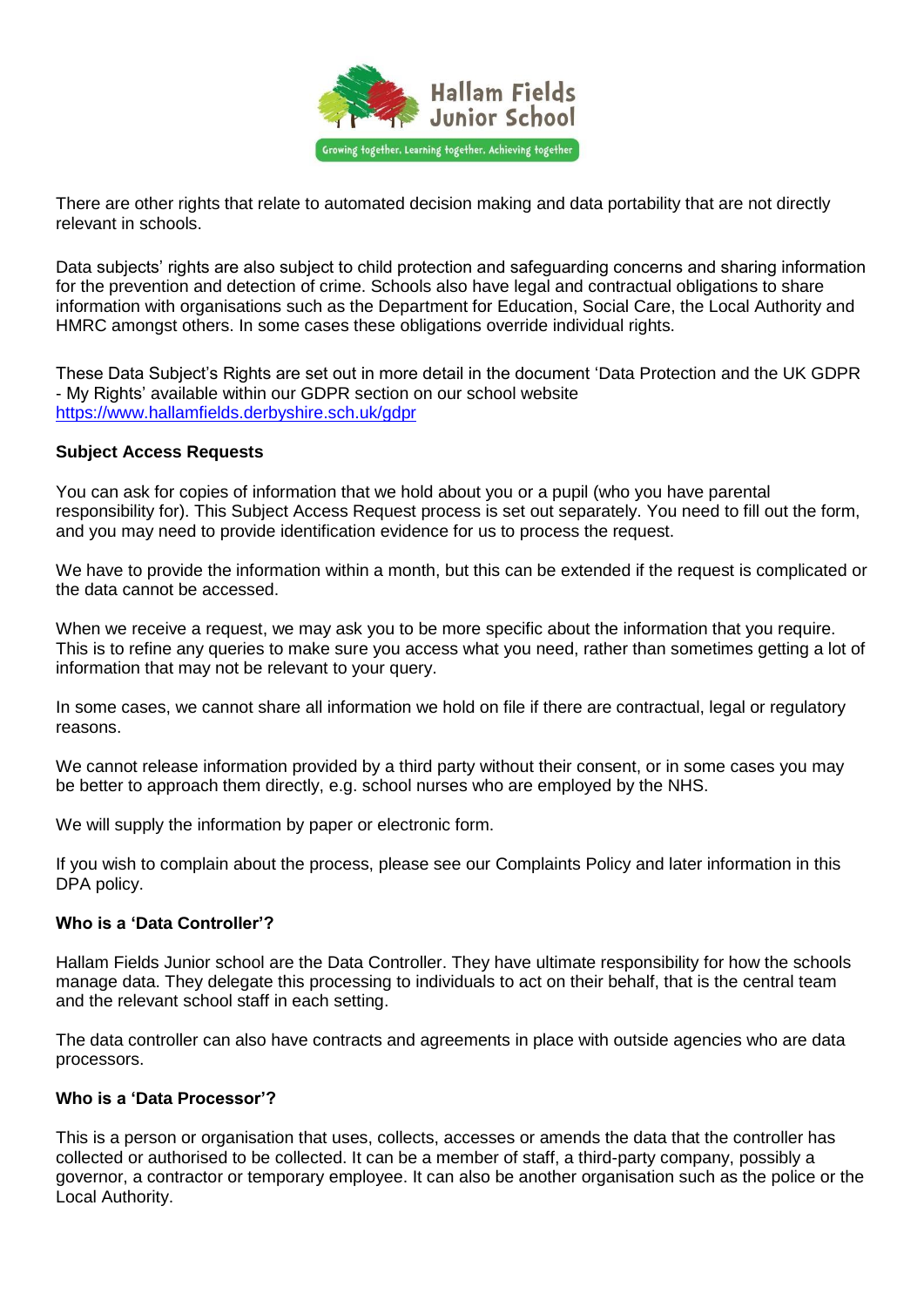

Data Controllers must make sure that Data Processors are as careful about the data as the controller themselves. The UK GDPR places additional obligations on organisations to make sure that Data Controllers require contractual agreements to ensure that this is the case.

## **Processing data**

Schools must have a reason to process the data about an individual. Our Privacy Notices set out how we use data. The UK GDPR has 6 conditions for lawful processing and any time we process data relating to an individual it is within one of those conditions.

If there is a data breach we have a separate policy and procedure to follow to take immediate action to remedy the situation as quickly as possible.

The legal basis and authority for collecting and processing data in school are:-

- consent obtained from the data subject or their parent
- performance of a contract where the data subject is a party
- compliance with a legal obligation
- to protect the vital interests of the data subject or other associated person
- to carry out the processing that is in the public interest and/or official authority
- it is necessary for the legitimate interests of the data controller or third party
- in accordance with national law.

In addition, any special categories of personal data are processed on the grounds of

- explicit consent from the data subject or about their child
- necessary to comply with employment rights or obligations
- protection of the vital interests of the data subject or associated person
- being necessary to comply with the legitimate activities of the school
- existing personal data that has been made public by the data subject and is no longer confidential
- bringing or defending legal claims
- safeguarding
- national laws in terms of processing genetic, biometric or health data.

Processing data is recorded within the school systems.

## **Data Sharing**

Data sharing is done within the limits set by the UK GDPR. Guidance from the Department for Education, health, the police, local authorities and other specialist organisations may be used to determine whether data is shared.

The basis for sharing or not sharing data is recorded in school.

## **Breaches & Non Compliance**

If there is noncompliance with the policy or processes, or there is a DPA breach as described within the UK GDPR and DPA 2018 then the guidance set out in the Breach & Non Compliance Procedure and Process needs to be followed.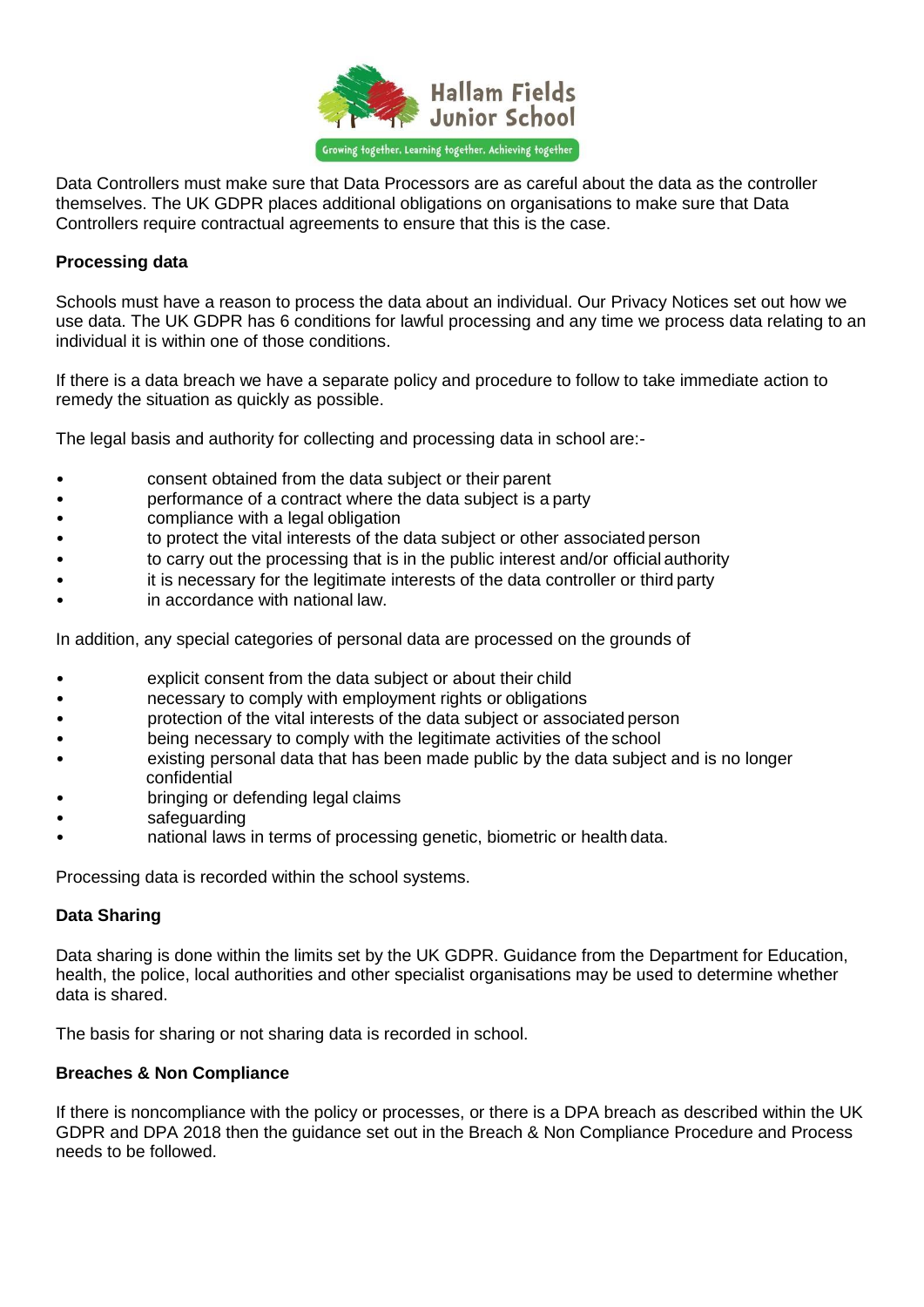

Protecting data and maintaining Data Subjects' rights is the purpose of this policy and associated procedures. Our Data Breach Procedures are available on our school website with the GDPR section: <https://www.hallamfields.derbyshire.sch.uk/gdpr>

## **Consent**

As a school, where required, we will seek consent from staff, volunteers, young people, parents and carers to collect and process their data. We will be clear about our reasons for requesting the data and how we will use it. There are contractual, statutory and regulatory occasions when consent is not required.

Consent is defined by the UK GDPR as "any freely given, specific, informed and unambiguous indication of the data subject's wishes by which he or she, by a statement or by a clear affirmative action, signifies agreement to the processing of personal data relating to him or her".

We may seek consent from young people also, and this will be dependent on the child and the reason for processing.

This will largely be managed within individual schools.

## **Consent and Renewal**

On the school website we have 'Privacy Notices' in our GDPR section that explain how data is collected and used. It is important to read those notices as it explains how data is used in detail within our GDPR section<https://www.hallamfields.derbyshire.sch.uk/gdpr>

Obtaining clear consent, where required, and ensuring that the consent remains in place is important for school. We also want to ensure the accuracy of that information.

#### **For Pupils and Parents/Carers**

On joining the school you will be asked to complete a form giving next of kin details, emergency contact and other essential information. We will also ask you to give consent to use the information for other inschool purposes, as set out on the data collection/consent form.

The contact and consent form is reviewed on an annual basis. It is important to inform school if details or your decision about consent changes. A update form is available on our school website. This is the obligation of each individual to notify the school of changes.

#### **Pupil Consent Procedure**

Where processing relates to a child under 13 years old, school will obtain the consent from a person who has parental responsibility for the child as required.

Pupils may be asked to give consent or to be consulted about how their data is obtained, shared and used in certain situations.

## **Withdrawal of Consent**

Consent can be withdrawn, subject to contractual, statutory or regulatory constraints. Where more than one person has the ability to provide or withdraw consent the school will consider each situation on the merits and within the principles of UK GDPR and also child welfare, protection and safeguarding principles.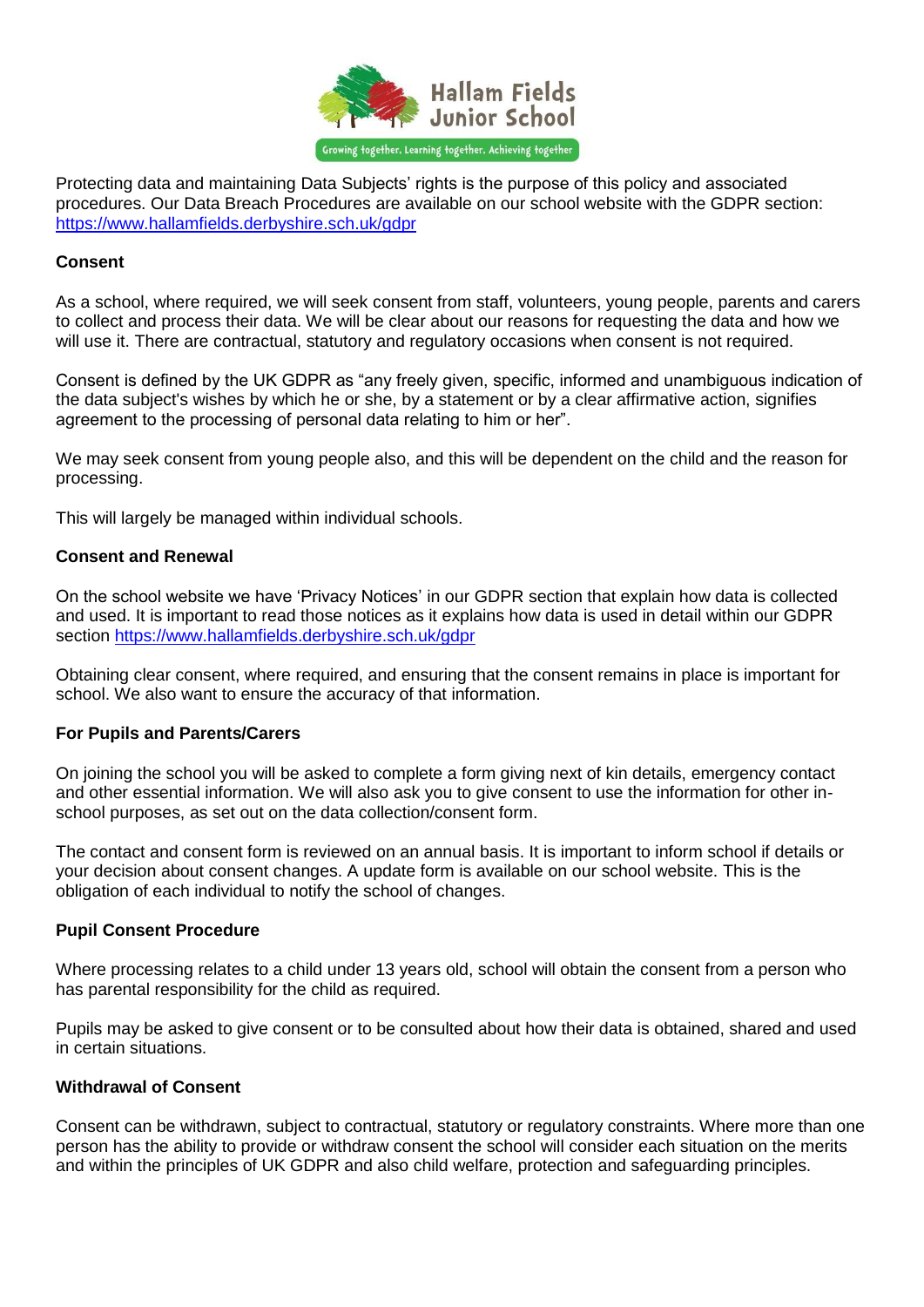

Please complete the Withdrawal of Consent Form which is available within our GDPR section of the school website<https://www.hallamfields.derbyshire.sch.uk/gdpr>

## **Data Protection Officer**

We have a Data Protection Officer whose role is:-

 to inform and advise the controller or the processor and the employees who carry out processing of their obligations under the UK GDPR

to monitor compliance with the UK GDPR and DPA

 to provide advice where requested about the data protection impact assessment and monitor its performance

- To be the point of contact for Data Subjects if there are concerns about data protection
- to cooperate with the supervisory authority and manage the breach procedure
- to advise about training and CPD for the UK GDPR

Our DPO is John Walker whose contact details are:

## **Address**:

Office 7, The Courtyard Gaulby Lane, **Stoughton** LE2 2FL

Email info@jawalker.co.uk

## **Physical Security**

As a school we are obliged to have appropriate security measures in place.

In school, every secure area has individuals who are responsible for ensuring that the space is securely maintained and controlled if unoccupied, i.e. locked. Offices and cupboards that contain personal data should be secured if the processor is not present.

The Headteacher is responsible for authorising access to secure areas along with our Assistant Headteachers and the School Business Manager.

All Staff, contractors and third parties who have control over lockable areas must take due care to prevent data breaches.

All sites and locations need to have the suitable security and review measures in place.

## **Secure Disposal**

When disposal of items is necessary a suitable process must be used. This is to secure the data, to provide a process that does not enable data to be shared in error, by malicious or criminal intent.

These processes, when undertaken by a third party are subject to contractual conditions to ensure UK GDPR and DPA compliance.